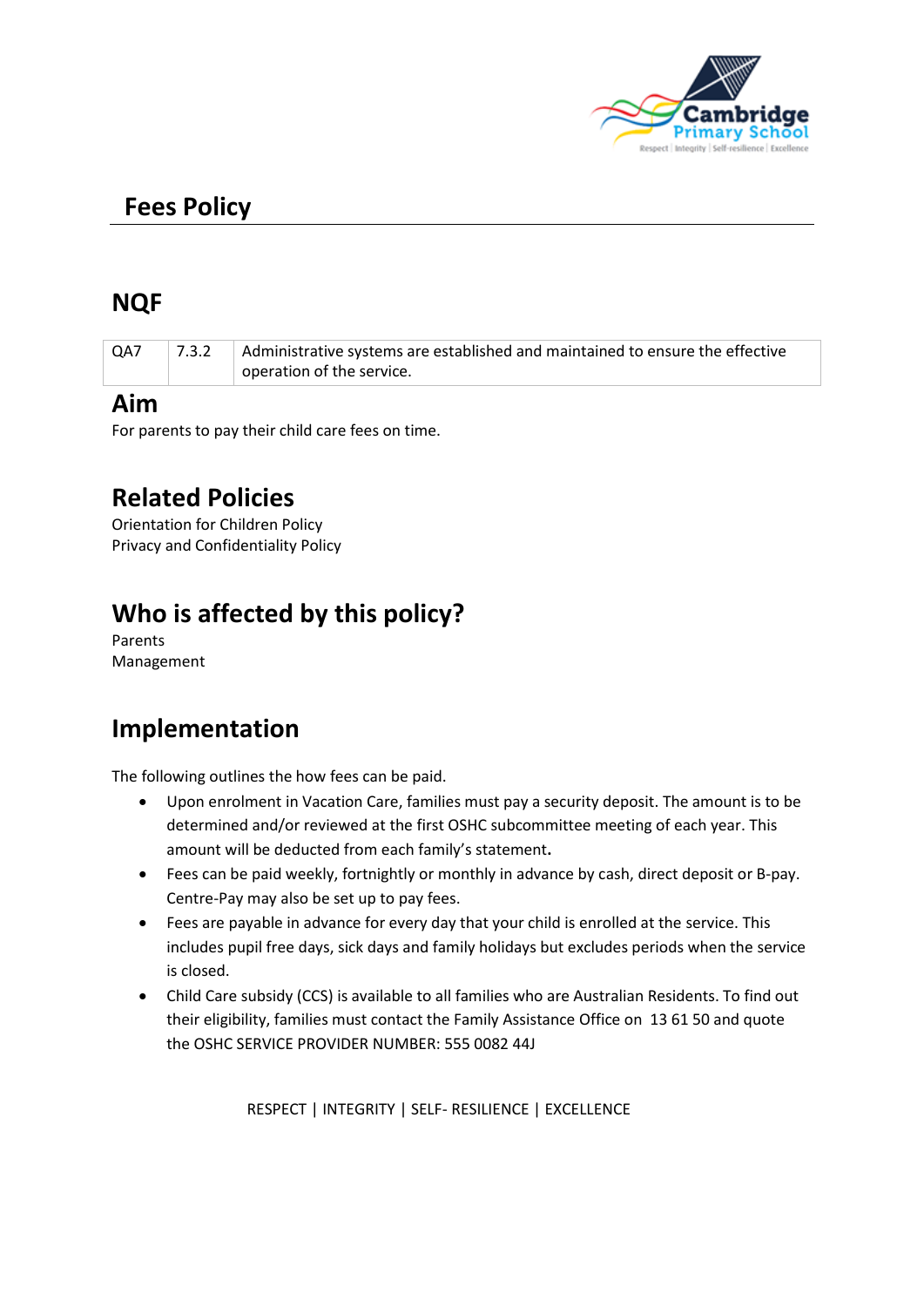

- Child Care Subsidy can be received as a reduction of fees through the service, paid directly to the service.
- Families are responsible for contacting Centrelink to accept booking and be eligible for child care subsidy
- A statement will be issued via email for all fees. This will include the child/children's full name/s, date of care, date of payment, amount, etc. If the incorrect amount is paid, change will not be given but will be credited to the families account.
- Should you wish to end your child's place at the service or should management make the decision to terminate your child's place, 2 weeks written notice is required from the ending/terminating party. If this does not occur, 2 weeks fees will be billed to you.

#### **Fees**

- The fees will be set annually (in December) by School Council to meet the costs of the program and these will be reassessed in June of each year. Currently fees stand at
	- o Before School Care; casual \$18.00, permanent \$15.00
	- o After School Care; casual \$21.00, permanent \$18.00
	- $\circ$  Vacation Care Program is dependent on the activities run each day and will advertised well in advance of the program

# **Cancellation Fees**

- Parents of permanently enrolled children must notify the OSHC coordinator on 0475 973 325 before 10.30am if a child is not attending After School Care. Any notification received after 10.30am will be considered a late cancellation and families will be charged.
- Parents of permanently enrolled children must notify the OSHC coordinator on 0475 973 325 Before 9.00pm the previous day if a child is not attending Before School Care. Any notification received after 9.00pm will be considered a late cancellation and families will be charged.
- Parents of all casually enrolled children must notify the OSHC coordinator on 0475 973 325 by 3.00pm on the previous day that care is required for Before School Care. Service may not be available for any calls received after 3.00pm.
- Parents of all casually enrolled children must notify the OSHC coordinator on 0475 973 325 by 10.30am on the day that the care is required for After School Care. Service may not be available for any calls received after 10.30am
- Parents will need to complete a 'Booking Request/Cancellation Form' during OSHC operating hours or at the school office, to record change of enrolment details.

## **Overdue Fees**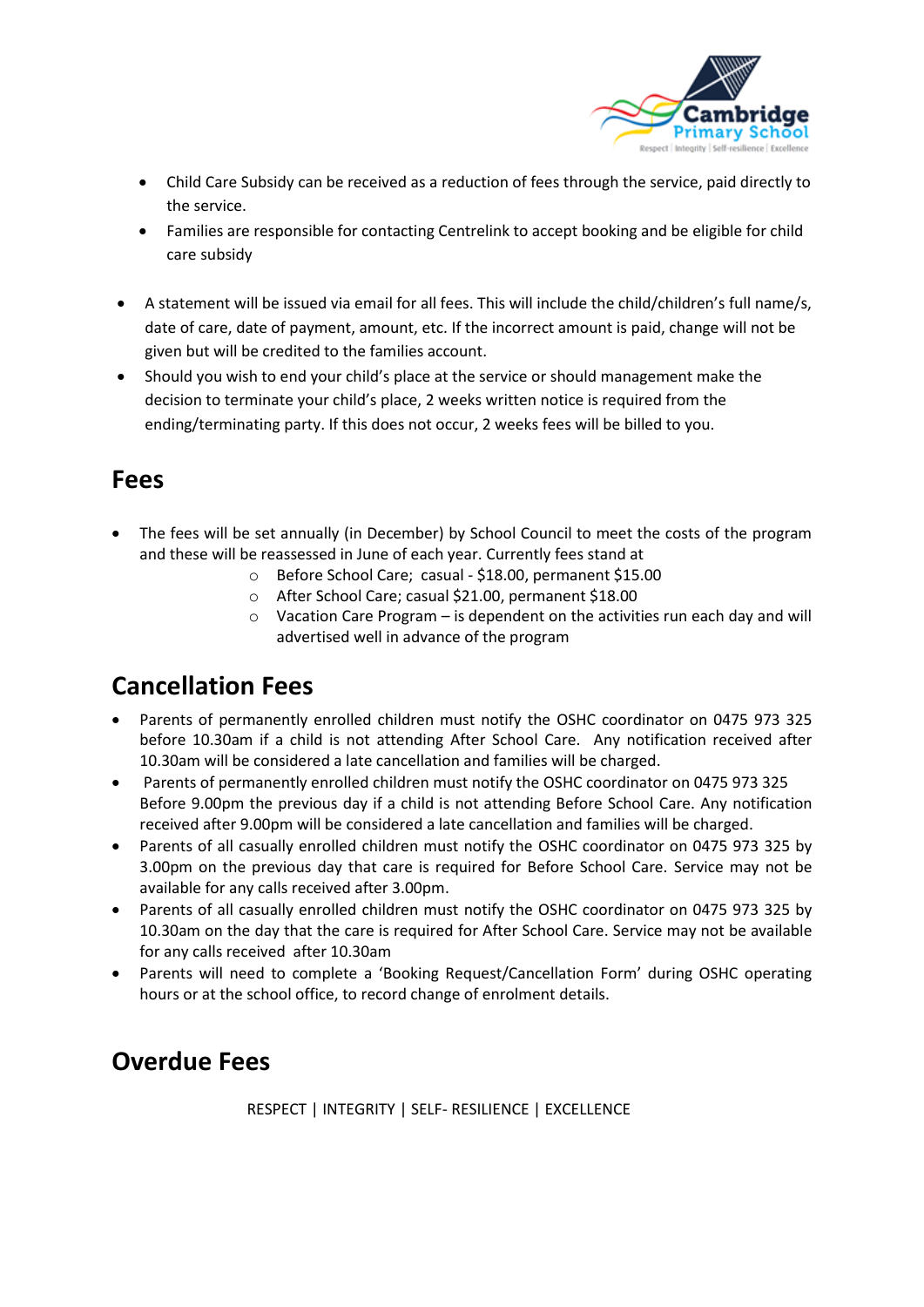

- A written reminder will be sent by the OSHC Coordinator on behalf of the OSHC Management Committee 14 days after the original statement has been issued and the fees remain outstanding.
- A letter will be sent on behalf of School Council by the OSHC Coordinator three weeks after the original statement has been issued and the fees remain outstanding.
- Cancellation of enrolment will occur four weeks after the original statement has been issued and the fees remain outstanding.
- Families experiencing financial hardship should speak to the OSHC coordinator.

# **Delivery and Collection of Children**

- Hours of Before School Care are 6.45am 8.45am
- Hours of After School Care are 3.15pm 6.45pm
- Vacation Care 6.45am 6.45pm

#### **If a child is not collected by 6.45pm a LATE FEE of \$30 per 15 minutes or part thereof will apply.**

- Cambridge primary school is not licensed or insured to provide care for children beyond 6.45pm.
- Emergency contacts will be contacted to pick up child/children if parents/guardian haven't arrived within 15 minutes of notifying service staff of late pick up.
- Police will be contacted if child is not collected within one hour of service closure 7.45pm

#### **Sources**

**Bryant, L. (2009).** *Managing a Child Care Service : A Hands-On Guide for Service Providers.* **Sydney: Community Child Care Co-Operative.**

**Education and Care Services National Regulations 2011**

**Family Assistance Legislation Amendment (Child Care) Act 2009**

### **Review**